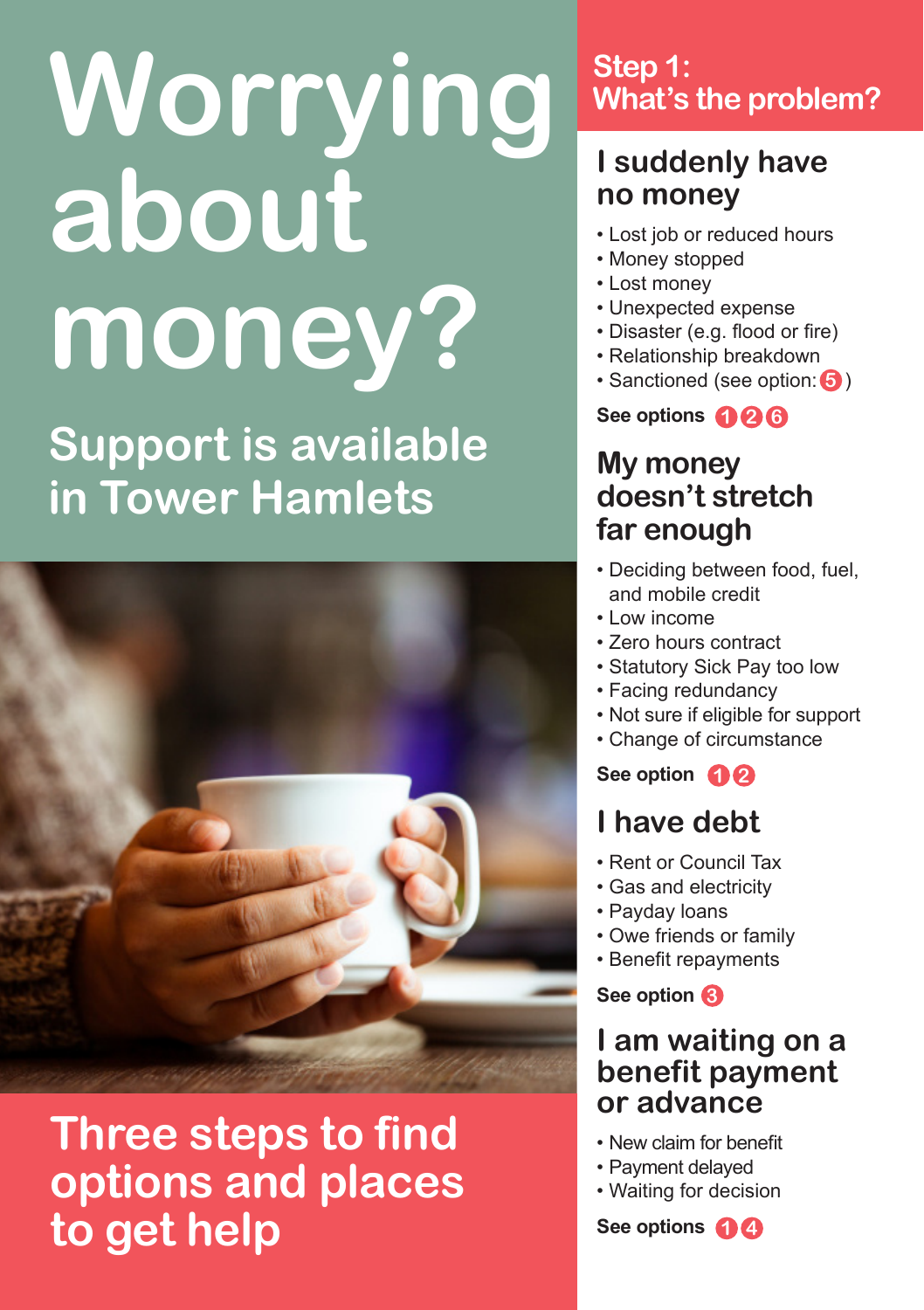## **1 Council Local Welfare Schemes**

People on low incomes may be able to access Housing Benefit, Council Tax Support and Discretionary Housing Payment from the Council.

Find out more at: **www.towerhamlets.gov.uk/benefits**

## **2 Maximise Your Income**

Anyone who is struggling financially can get a benefit check and speak to an advisor for free and confidential advice. A benefit check can ensure that you are receiving all the money you're entitled to, especially if your circumstances have changed recently. Speaking to an advisor could also help you find cheaper deals on things like gas and electricity and make sure you're not missing out on things like school clothing grants.

## **3 Debt Advice**

Debt can happen to anyone. Free advice and support can help you find ways to manage your debts and reduce how much you pay each month.

## **4 Benefit Advance**

If you have made a new claim for benefit and are in financial hardship while you wait for your first payment, you may be able to get an advance to afford things like rent or food. It's important to get advice before taking out an advance. Benefit advances must be paid back, and the money will be taken from your future benefit payments (a loan).

## **5 DWP Hardship Payment**

If you have been sanctioned, you may be able to request a hardship payment from the Jobcentre. Hardship payments are not always paid immediately, and they're not available to everyone. Hardship payments of Universal Credit need to be paid back (a loan), but hardship payments of Job Seekers Allowance or Employment Support Allowance do not (not a loan).

## **6 Challenge a Decision**

You can challenge a benefit decision if your benefit has been stopped / sanctioned / reduced /refused or you have been overpaid. Most benefit decisions need to be challenged within one month

## **Step 3: Where can I get help? Each of these services offer free and confidential advice**

#### **TOWER HAMLETS COUNCIL**

**Resident Support Outreach Team Help with Universal Credit claims and income maximisation with a welfare benefit entitlement check** 0207 364 3828 / 4710 / 7321 / 4082 LBTHResidentsupport@towerhamlets.gov.uk

**Help with options: 1 2 4 5**

#### **Tower Hamlets Resident Support Scheme**

**Support with short-term living costs for people either in or at risk of being in crisis** 0207 520 7217 lwpqueries@northgateps.com

#### **EAST END CITIZENS ADVICE**

**Advice on benefits, debt, housing, employment, immigration, legal and more** 0203 855 4472 | www.eastendcab.org.uk

**Help with options: 1 2 3 4 5 6**

**Citizens Advice Help to Claim Advice and support for claiming Universal Credit** 0800 144 8444 | www.citizensadvice.org.uk

#### **TOYNBEE HALL**

**Form filling service mainly for benefits and income maximisation as well as debt advice** 0207 392 2953 | advice@toynbeehall.org.uk thcan.org.uk

**Help with options: 1 2 3 4 5**

## **BROMLEY BY BOW CENTRE**

#### **East End Energy Fit Service**

**Advice for people who are struggling to pay their gas, electricity or water bills, including advice on debt and welfare benefits** 0790 816 3033 or 07719 867 933 eastendenergyfit@bbbc.org.uk www.bbbc.org.uk/services/energy **Help with options: 1 2 3 4 5 6**

#### **ISLAND ADVICE**

**Advice on debt, housing and entitlement to benefits including 'better-off' calculations, reviews and mandatory reconsideration, appeals and tribunal hearings** 0207 987 9379 (Mon-Fri 10.00-12.00) admin@island-advice.org.uk www.island-advice.org.uk **Help with options: 2 3 5**

#### **LIMEHOUSE PROJECT**

**Advice on welfare benefits, debt, housing and immigration, over the phone and face-to-face (Languages spoken: English, Bengali, Urdu and Hindi)** 0207 538 0075 info@limehouseproject.org.uk

www.limehouseproject.org.uk

791-791 Commercial Road Unit 2, St Anne Street London, E14 7HG

**1 2 3 4 5 6 Help with options:**

#### **UNIVERSITY HOUSE LEGAL ADVICE CENTRE**

**Legal advice, assistance and representation on matters relating to employment, housing and welfare benefits** 0203 606 0372 | www.legaladvicecentre.london **Help with options: 1 2 3 4 5 6**

#### **AGE UK EAST LONDON**

**Support and advice for older people, their families and carers**

0208 981 7124 | info@ageukeastlondon.org.uk www.ageuk.org.uk/eastlondon

**Help with options: 1 2 4 5 6**

## **Other Support**

#### **Tower Hamlets Community Advice Network (THCAN)**

**A partnership of local advice centres that provide free advice and representation in areas of social welfare law** thcan@island-advice.org.uk www.thcan.org.uk

#### **Shelter**

**Free housing advice**  0808 800 4444 england.shelter.org.uk

#### **Step Change**

**Debt advice and money guidance** 0800 138 1111 www.stepchange.org

#### **Turn2Us**

**Information and financial support to get back on track, including benefits calculator and grants** 0808 802 2000 www.turn2us.org.uk benefits-calculator-2.turn2us.org.uk

#### **Money A&E**

**Money advice, education and coaching for residents from disadvantaged groups and diverse ethnic communities** info@moneyaande.co.uk www.moneyaande.co.uk